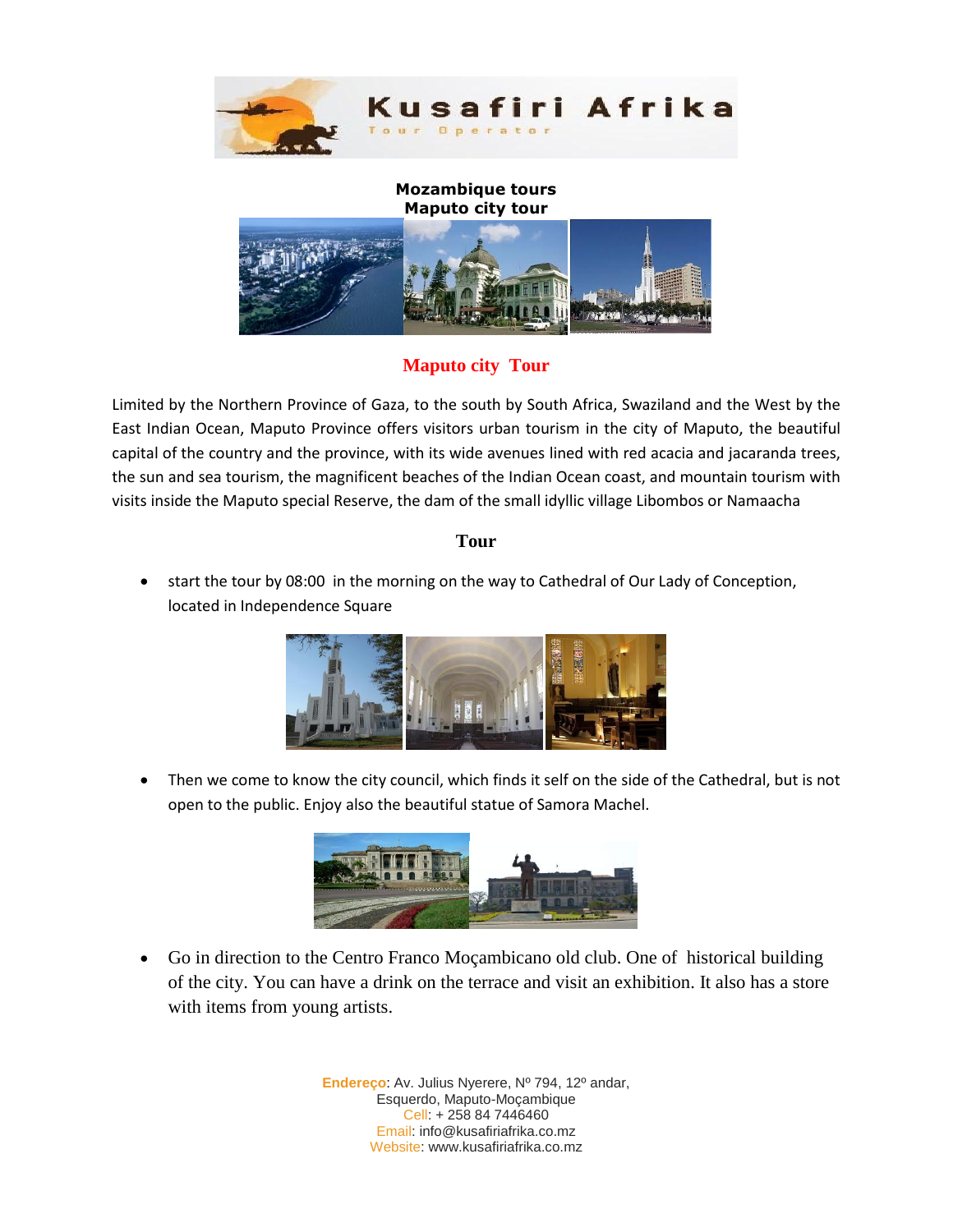



 Visit Fortaleza, in the Square June 25, there are some exhibitions and shops with items made of capulana. On Saturdays you can buy several items typical of Mozambique's famous market in black wood. We can also visit the currency Museum's, find various notes and Portuguese coins all very organized and attractive.



 Take a break in Maputo mall to showcase the recently opened shopping, and taste a few dishes served in restaurants



 After lunch visit the Museum of Natural History, a walk through the garden, there are murals of famous painter Malangatana and some dinosaurs stone to decorate the garden

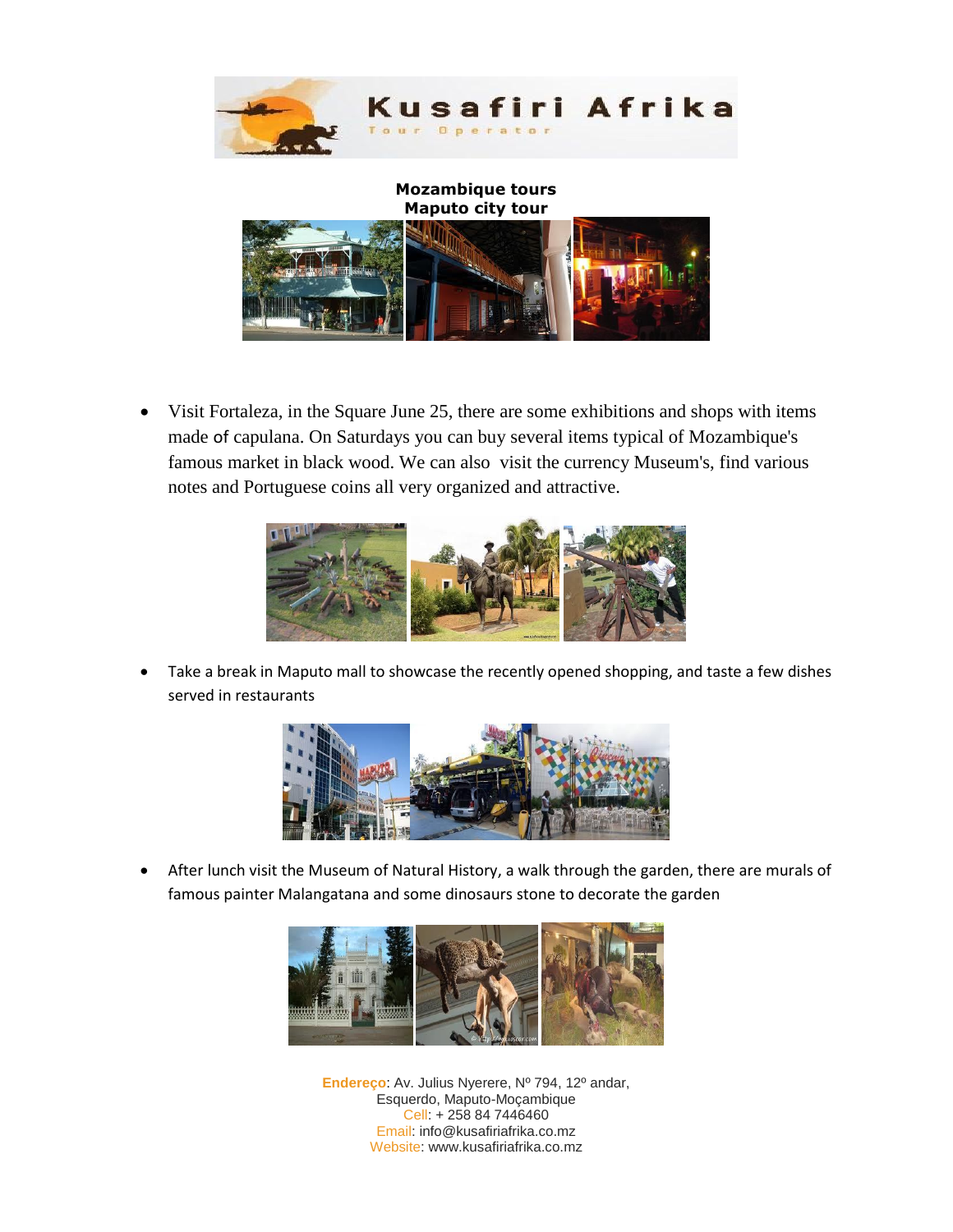

- Opposite the museum is the garden of teachers, with a beautiful view of the bay of Maputo, then have a drink or a coffe at the garden.
- Come to the coast path from the sun to contemplate the marginal, go through the Nautical school, and go straight through the naval club, conference center by Joaquim Chissano, pass by the fish market.



 Finish the tour in Costa del Sol, here you can see the fishermen dragging their nets, and some street African art seller **.**

## **Maputo by night**



## **Tour**

 Start the bull by 19.00 towards the Waterfront restaurant to enjoy a magnificent dinner with a beautiful night view of the sea. This restaurant is especialisado in fish and shellfish. Bar and terrace with pool and live music.



 After a last dinner at Pub, Dolce Vita, located beside the cinema Xenon, a more modern style, is quite frequented by tourists.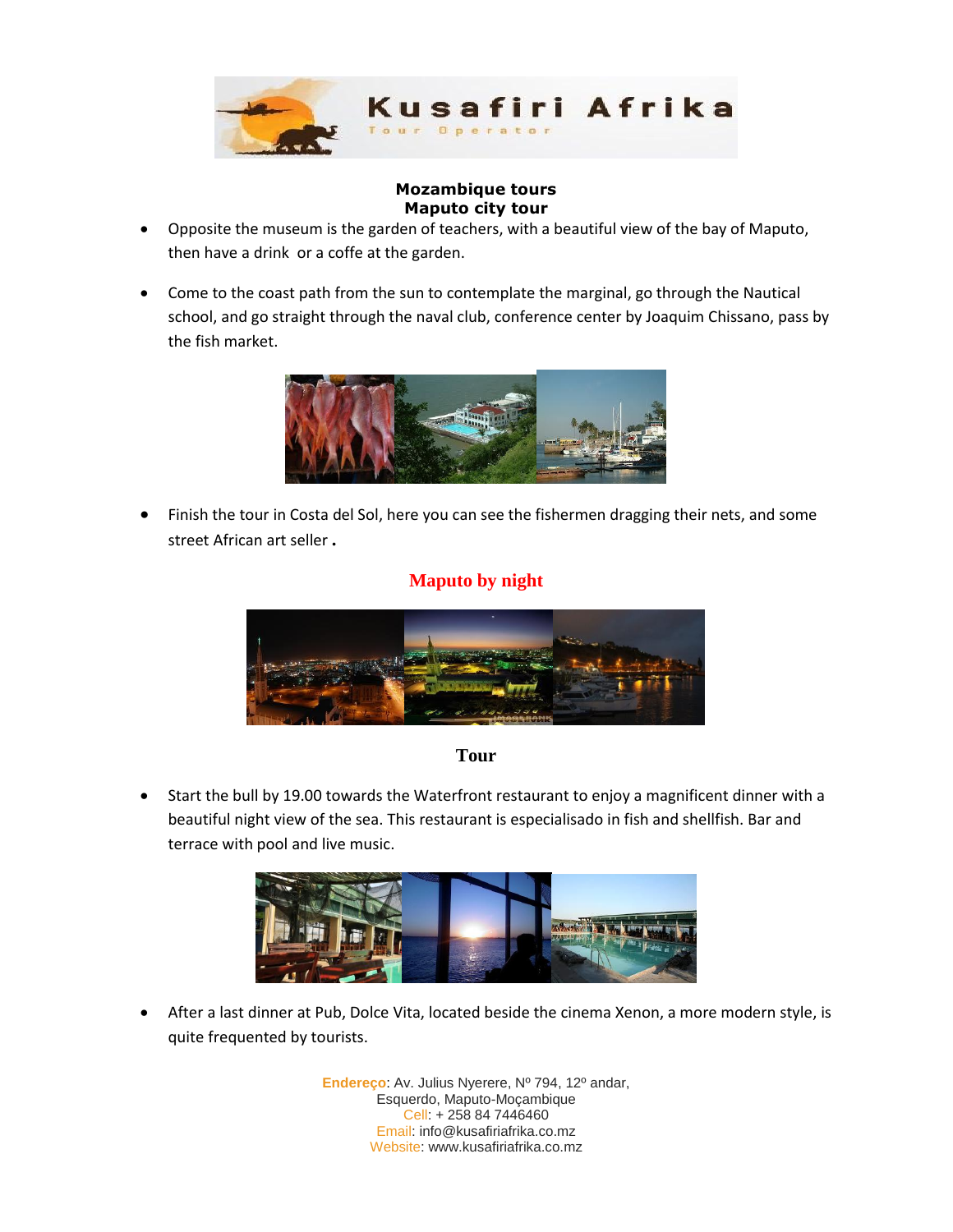

 After a drink at the pub we visit the most popular nightclub in Maputo CocoNuts, if you like agitation, animation, until dawn, will be in the right place.



**Total Price per person: USD 350**